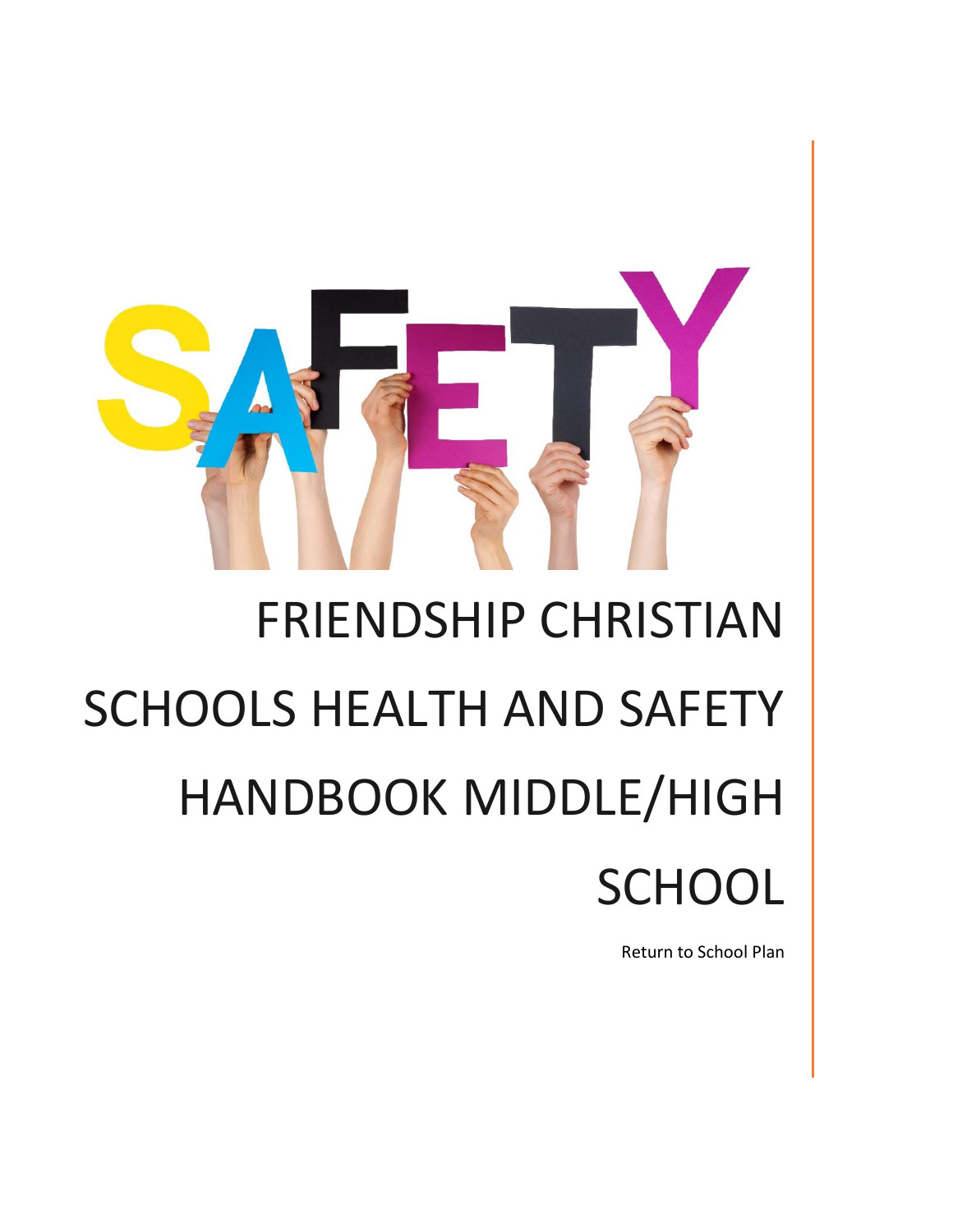## **Parents/guardians will need to complete and sign a COVID-19 waiver for each child that attends FCS.**

## **SCREENING FOR POTENTIAL ILLNESS**

To stop the spread of illness, students and staff must stay home if they are feeling sick.

Screen employees, students and visitors for overt signs of illness in a safe and respectable manner. The purpose of screening would be for general symptoms of illness. Any designated staff member can perform the screening.

Upon arrival, interview and visually inspect all individuals (from at least 6 feet away) using the following symptom checklist:

- feverish or unusually warm (has flushed cheeks)
- coughing/sneezing
- sore throat
- shortness of breath/difficulty breathing
- headache/stomach ache/nausea
- muscle pain/unusual fatigue
- new loss of taste or smell

If any of these symptoms are present, the person should be sent home immediately.

#### **Illness Policy**

- Individuals with a fever of  $100.4^\circ$  F or greater, or with two or more COVID symptoms (cough, difficulty breathing, chills, muscle pain, headache, sore throat, new loss of taste or smell, nasal congestion, diarrhea, etc.) that are not otherwise explained, may not return to school until 72 hours have passed since recovery (defined as resolution of fever without the use of medications and/or improvement in symptoms listed above).
- Individuals with COVID symptoms may return to school 24 hours after recovery with an alternate diagnosis (i.e. strep throat) and approval in writing by their healthcare provider.
- Students returning to school after illness must pass a temperature and health screening before being admitted to school.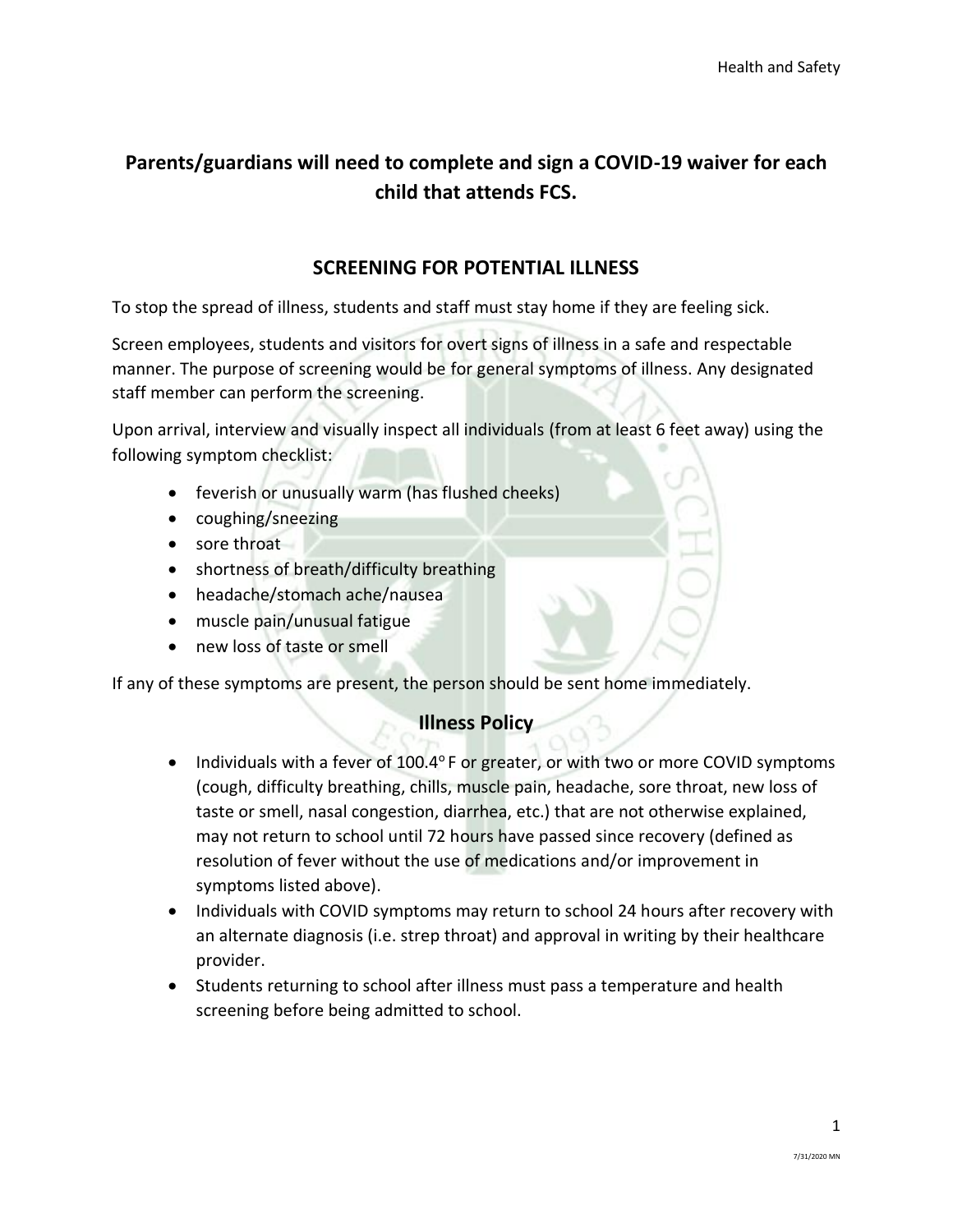## **Visitors/Parents**

- Parents/guardians and visitors entering the school building are required to wear face coverings.
- All visitors/parents must enter the school through the main office entrance.
- School tours will be on hold until further notice.

## **Drop off and Pick Up**

#### **Middle/High school**:

## **Drop off: 7:30-8:00**

- All students will have their temperature taken as soon as they are dropped off.
- Mask will be worn at this time.
- Students will then proceed to wash hands.
- Students will take all their books for the day into the classroom.
- If a student brings a ball to play with outside, they cannot share the ball with others.
- Parents with questions, please proceed to school office.

## **Pick up: 2:45-3:00**

- Students will be spaced out as much as possible.
- Mask will be worn at this time.

## **After School Care**

#### **After School Care: 3:00- 3:30**

#### **Middle/High**:

**3:00** – All students left in aftercare will be placed together for study hall.

- Students will be spread out and remain as classes as much as possible while working.
- The teacher will have all remaining students taken to the elementary campus at 3:30.
- Before any student leaves for the day, they will wash their hands before leaving for home.

#### **Cleaning**:

• All tables will be wiped down and sanitized before the next use.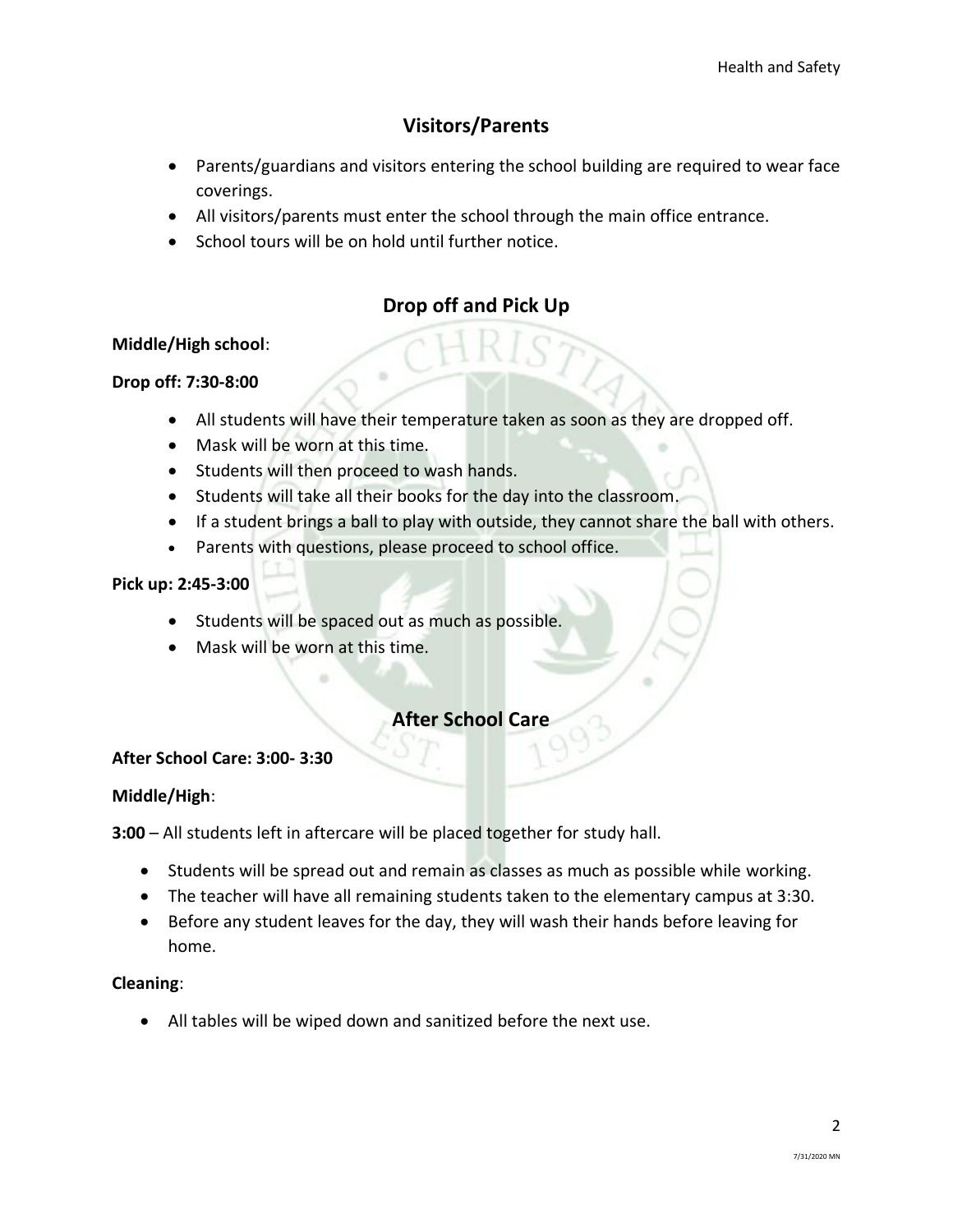## **Frequent Hand Washing and/or Sanitizing**

Hand-washing or sanitizing stations must be available at the entrances of the school, near or inside classrooms, and in all meeting areas (e.g. offices, lunch areas, chapel).

- All students and staff should wash or sanitize their hands frequently, including upon arrival, before and after meals, after bathroom use, after coughing or sneezing, in between classes, and before dismissal.
- Hands should be washed with soap and water for at least 20 seconds and hand sanitizer must contain at least 60% alcohol.
- Restrooms, sinks, and sanitizing stations must be regularly maintained with adequate supplies (i.e. soap, sanitizer, and paper towels).

## **Promote and Practice Personal Hygiene**

- Do not touch your eyes, nose, or mouth.
- Sneeze or cough into a tissue and throw it away. If no tissue is available, reduce the spread of germs by coughing or sneezing into your elbow.
- Teachers will emphasize the importance of proper hand washing and hygiene daily in a kind, teachable manner.

## **Wear a Face Covering or Mask**

Face coverings for adults and students must be worn when outside the classroom, (e.g. drop off and pick up, moving from class to class, to the office, restrooms, lunch area, or playground) especially when physical distancing is difficult. Exceptions for face coverings/masks apply to those for whom it is not safe to do so due to medical condition or other considerations.

In the classroom setting, where the class is considered a cohort or bubble, it is not required that students and teachers wear a mask.

Adults/Staff:

- When within three feet of a student, adults must wear a face covering.
- Wearing a face shield and face mask are necessary when receiving students who are sick.
- Staff are responsible to bring and properly maintain their own masks.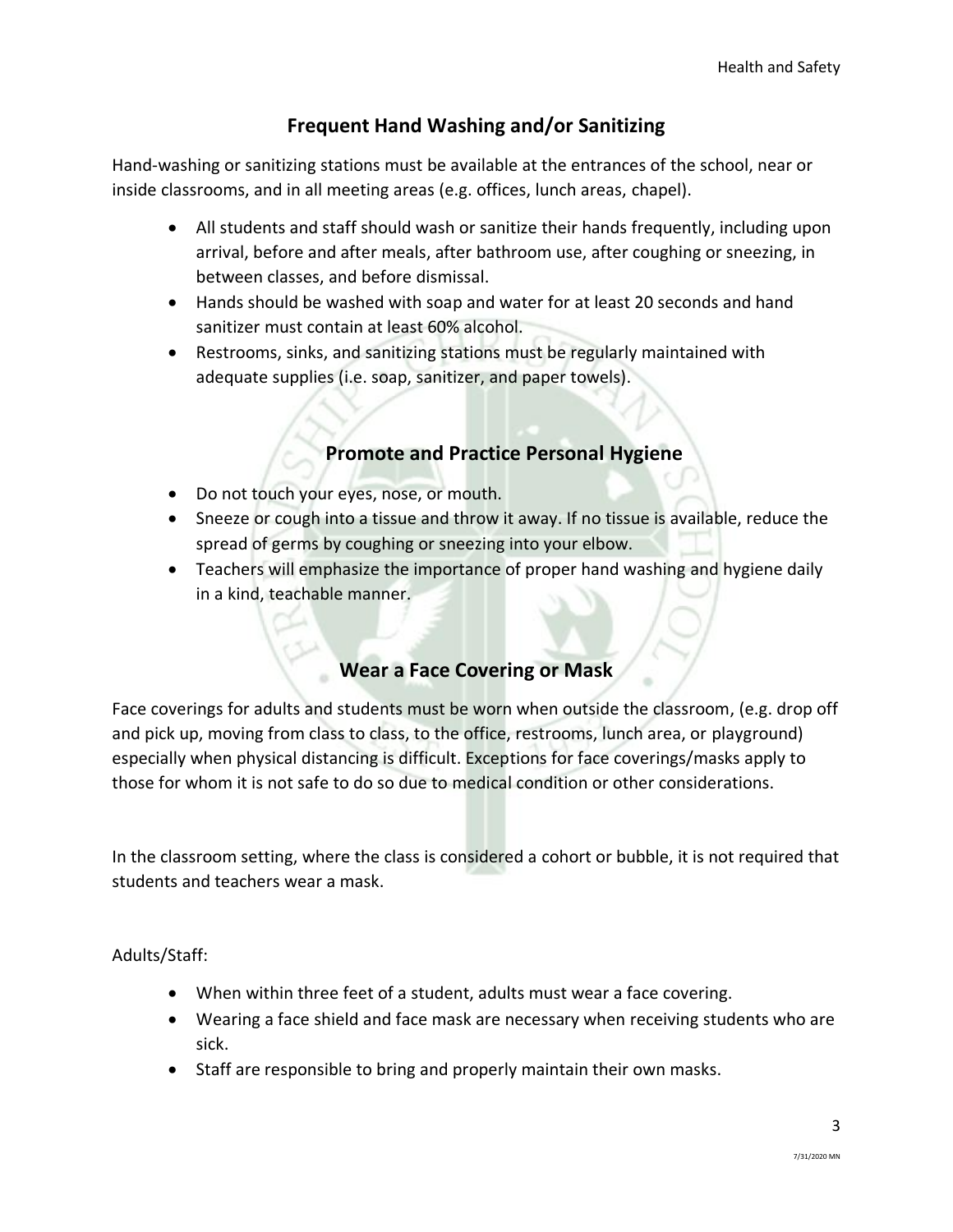Students:

- Masks must be worn when keeping more than three feet away is not possible (i.e. drop off, pick up).
- Students are not required to wear a mask in the classroom, lunch time, recess or while at PE. (unless requested by parents)
- Parents/legal guardians will be responsible for providing students with face coverings or masks.

Disposable Masks:

• The school will have backup disposable masks available for staff and students who need them.

## **Daily Cleaning of Facilities**

The school will be cleaned daily and high touch areas, such as door knobs, light switches, counters, desks and chairs, railings, and water fountains, should be disinfected throughout the day. Proper equipment such as masks and gloves should be worn at all times during preparation, cleaning, and disinfection of the school facilities.

- Clean and disinfect all frequently touched surfaces as often as possible and at minimum, each day.
- Wear gloves for all tasks in the cleaning process, including handling trash.
- Use proper cleaning products.
- Always wash hands immediately for at least 20 seconds with soap and water after removing gloves and after contact with a person who is sick.

## **Classrooms: Daily (teachers)**

- Clean high touch surfaces:
	- o Electronics such as computers, printers and devices
	- o Chairs, desks and table tops
	- o Light switches and door handles, including 1 foot above and below the handle (students and staff tend to grab door edges to hold doors open).
- Empty wastebaskets
- Spray carpet
- Notify administration of any problems
- Fill out/turn in daily cleaning check list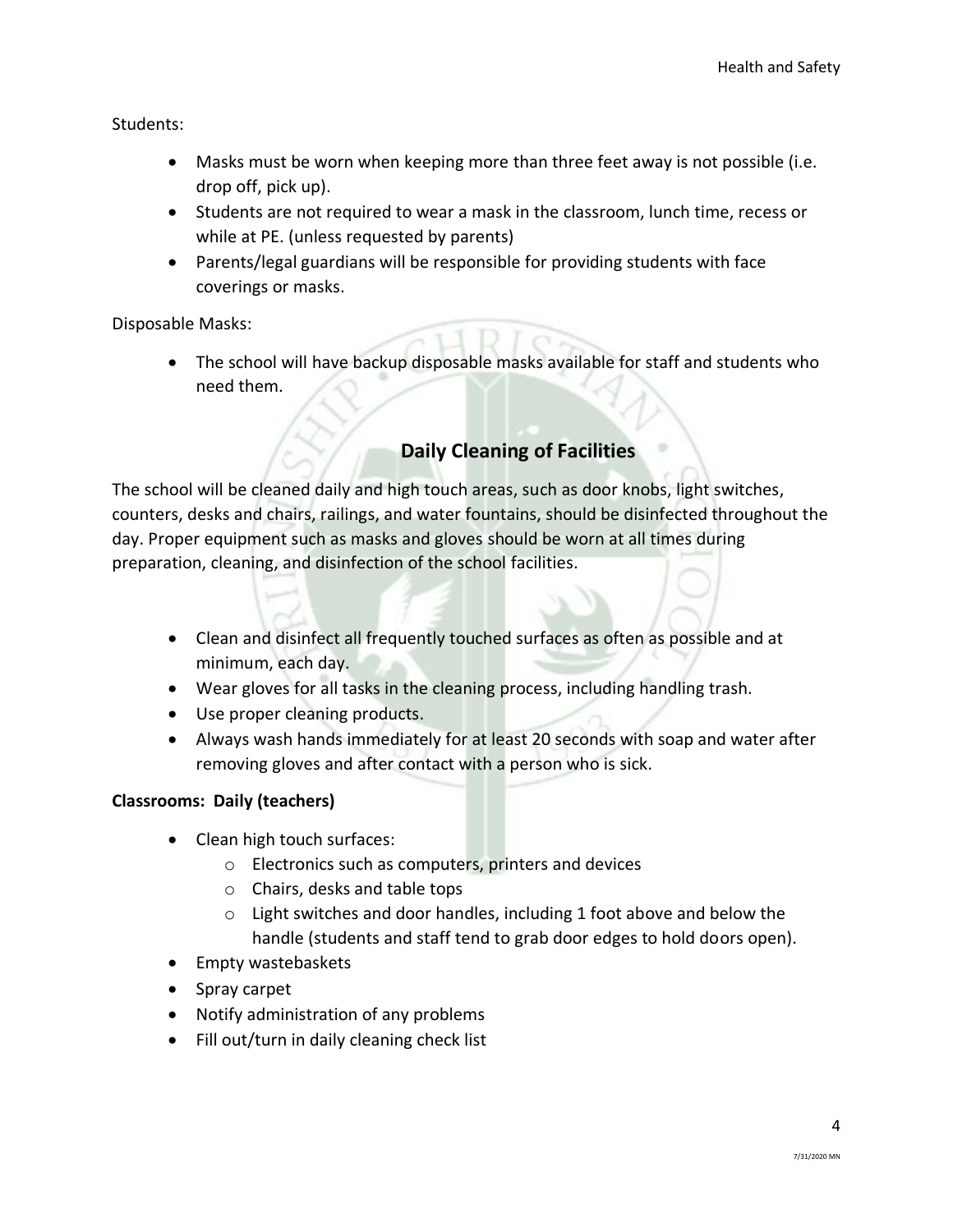## **Restrooms: Daily (maintenance/janitors)**

- Clean high touch surfaces
	- o Door handles and light switches
	- o Soap dispensers and paper towel
	- o Bathroom handles on toilets and sinks
- Notify administration of any problems

#### **Offices: Daily (secretaries)**

- Trash emptied
- Vacuum carpet/sweep floors
- Clean high touch surfaces
	- o Electronics such as computers, printers and copiers
	- o Metal surfaces like file cabinets
	- o Chairs, desks and table tops
	- o Light switches and door handles
	- o Front counter are public hubs to be cleaned frequently

#### **Common areas: (maintenance/janitors)**

- Drinking fountains will be cleaned throughout the day
- Outdoor areas will be routinely cleaned.

## **Classrooms**

- Teachers and students will wash hands before entering classroom.
- Teachers will maintain a good distance when speaking to a child, if they need to get in the student's "personal bubble" a mask must be worn by the teacher.
- Tissues and hand sanitizer will be made available for both students and teachers.
- After blowing nose, sneezing, or coughing, hands need to be washed with hand sanitizer if soap and water is not readily available.
- Avoid community supplies when possible. Clean after each use when community supplies are used. (scissors, glue, etc.)
- Students will have their own pencil, crayons, colored pencils, etc. and labeled with either their name or number in their own separate container.
- Desks will all be facing the same direction with as much space possible between them unless dividers can be put in place.
- Desks and tables will be wiped down daily with soap and water or as needed.
- Trash will be emptied.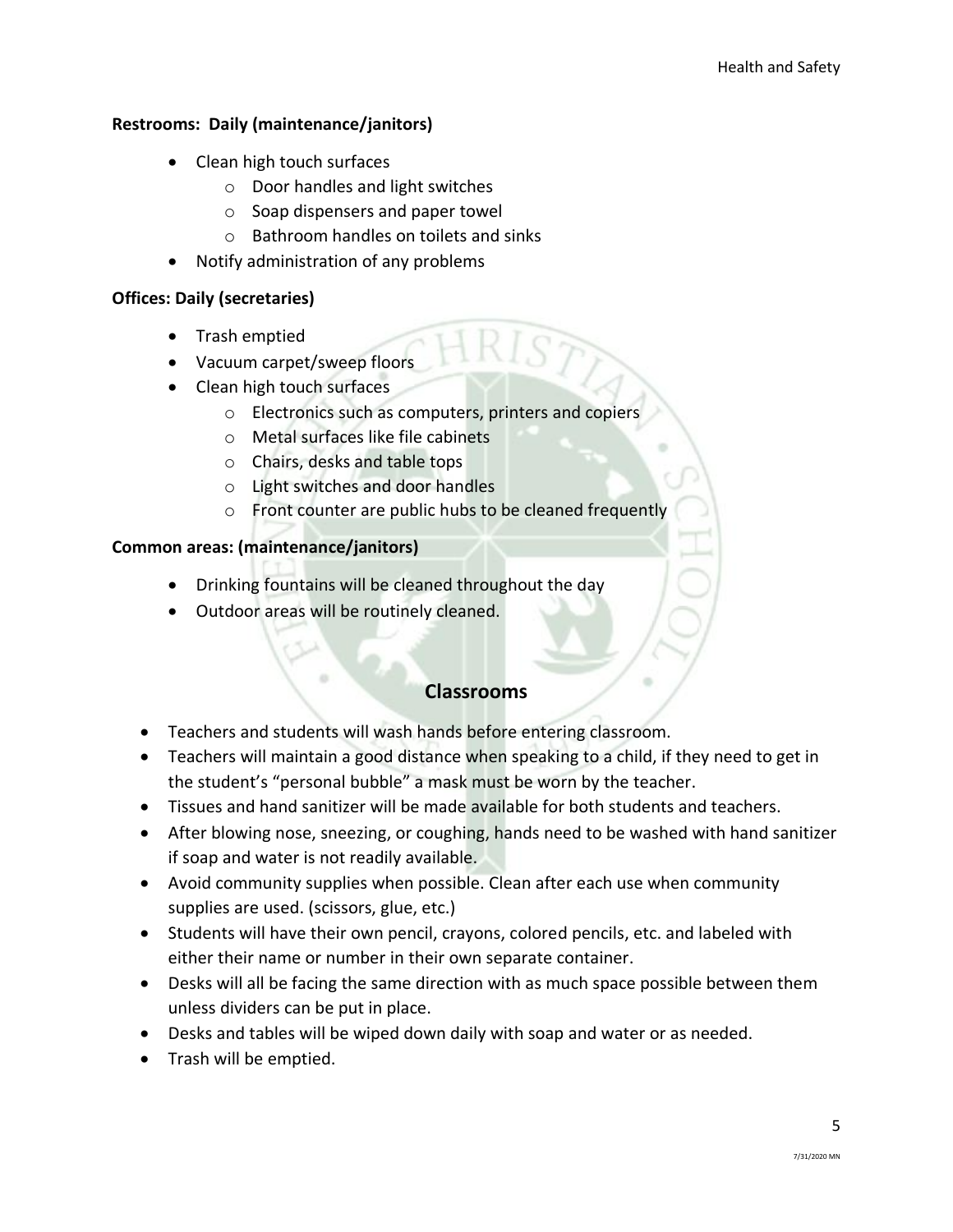- Teachers will emphasize the importance of proper hand washing and hygiene daily. Such as not touching their faces, mouth, or nose in a kind, teachable manner.
- **Any person** outside of the school staff must be approved by administration before entering any classroom.
- **Birthday celebrations-** At this time, parents will not be allowed to stay and help serve food. Food will need to be dropped off at the office. All food will need to be individually packaged.

## **Snack and Lunch Time**

- Teachers and students will wash hands before and after snack/ lunch time.
- Students will be spread out around the tables giving space to each child.
- Students will not be allowed to touch another students' snack such as passing it down the table or sharing any food.
- Snack and lunch tables will be disinfected after each use.
- Students will eat in their classrooms on rainy days.

## **Cases of COVID-19**

When a student or employee either tests positive for COVID-19 or has been identified as a close contact or household member to someone who has tested positive:

- The DOH will conduct an investigation, and those individuals involved will be directed to a 14-day home quarantine or isolation.
- The DOH will work with the school if it is identified that someone (student or staff) at the school is affected.
- Parents will be contacted by either email, phone call, or notices sent home as soon as possible when the school is notified of a student who has come in contact or tested positive for COVID-19.
- **Mandatory reporting:** If a student, faculty or staff member tests positive for COVID-19, the school office must be notified as soon as possible.

## **When A Student Becomes Sick**

When a student becomes sick at school, send them to the office.

- Office staff will call the student's parent/legal guardian to pick up the student.
- While waiting to be picked up, isolate the sick student from those who are well. If possible, in a supervised area outside the office.
- Do not have the student wait at the main office or any other high traffic area(s).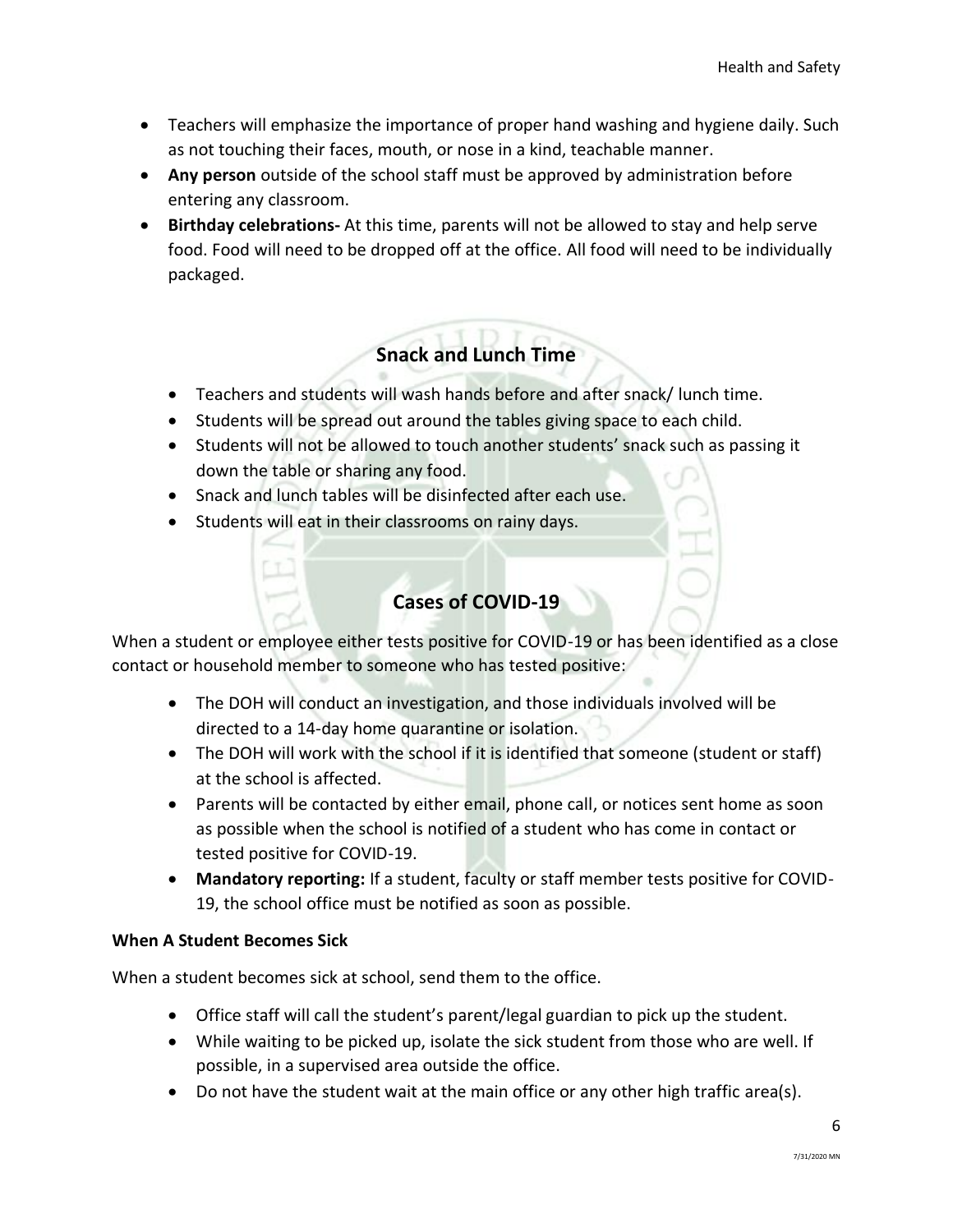• For a student who has tested positive for COVID-19, the DOH will determine the dates of quarantine and will guide the student as to his/her subsequent care and return to school.

## **Caring for a Student Who is Sick**

- Show empathy
- Avoid close contact
- Wash hands
- Apply face covering
- Screen student for symptoms
- Contact the parent/ legal guardian for pick up
- Isolate the sick student away from those who are well
- Clean and disinfect
- Keep record of students being sent home

#### **When to Report Illness**

If 10% of the entire school or 20% of one grade or classroom are sent home with common flulike or gastrointestinal symptoms, the school administrator must call the Hawaii State Department of Health Disease Investigation Branch or your local District Health Office.

#### **Communication**

- Signs will be posted throughout the building with guidance to proper hygiene for staff, parents, and students to see.
- Families will be required to update emergency contact information each year or if anything changes throughout the school year.
- We will be asking parents to keep us informed if anyone in their family has had contact with anyone who had COVID -19 symptoms.

## **We will be revising or updating these policies as needed to be in compliance with the Department of Human Services and Department of Health.**